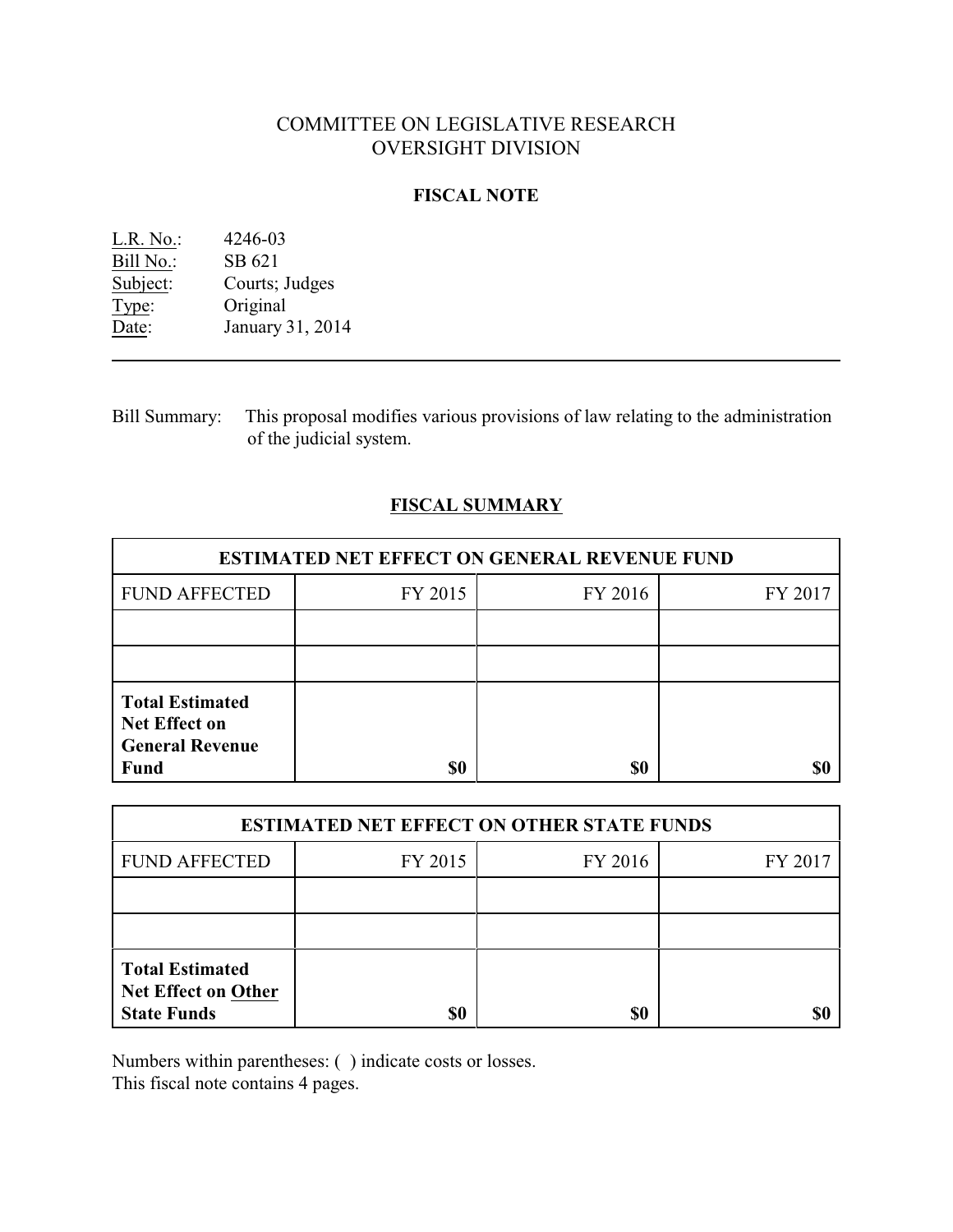L.R. No. 4246-03 Bill No. SB 621 Page 2 of 4 January 31, 2014

| <b>ESTIMATED NET EFFECT ON FEDERAL FUNDS</b>                        |         |         |         |  |
|---------------------------------------------------------------------|---------|---------|---------|--|
| <b>FUND AFFECTED</b>                                                | FY 2015 | FY 2016 | FY 2017 |  |
|                                                                     |         |         |         |  |
|                                                                     |         |         |         |  |
| <b>Total Estimated</b><br>Net Effect on All<br><b>Federal Funds</b> | \$0     | \$0     |         |  |

| <b>ESTIMATED NET EFFECT ON FULL TIME EQUIVALENT (FTE)</b>    |         |         |         |  |
|--------------------------------------------------------------|---------|---------|---------|--|
| <b>FUND AFFECTED</b>                                         | FY 2015 | FY 2016 | FY 2017 |  |
|                                                              |         |         |         |  |
|                                                              |         |         |         |  |
| <b>Total Estimated</b><br><b>Net Effect on</b><br><b>FTE</b> |         |         |         |  |

 $\Box$  Estimated Total Net Effect on All funds expected to exceed \$100,000 savings or (cost).

 $\Box$  Estimated Net Effect on General Revenue Fund expected to exceed \$100,000 (cost).

| <b>ESTIMATED NET EFFECT ON LOCAL FUNDS</b>   |  |  |  |  |  |
|----------------------------------------------|--|--|--|--|--|
| FUND AFFECTED<br>FY 2015<br>FY 2016<br>FV 20 |  |  |  |  |  |
| \$0<br>\$0<br><b>Local Government</b>        |  |  |  |  |  |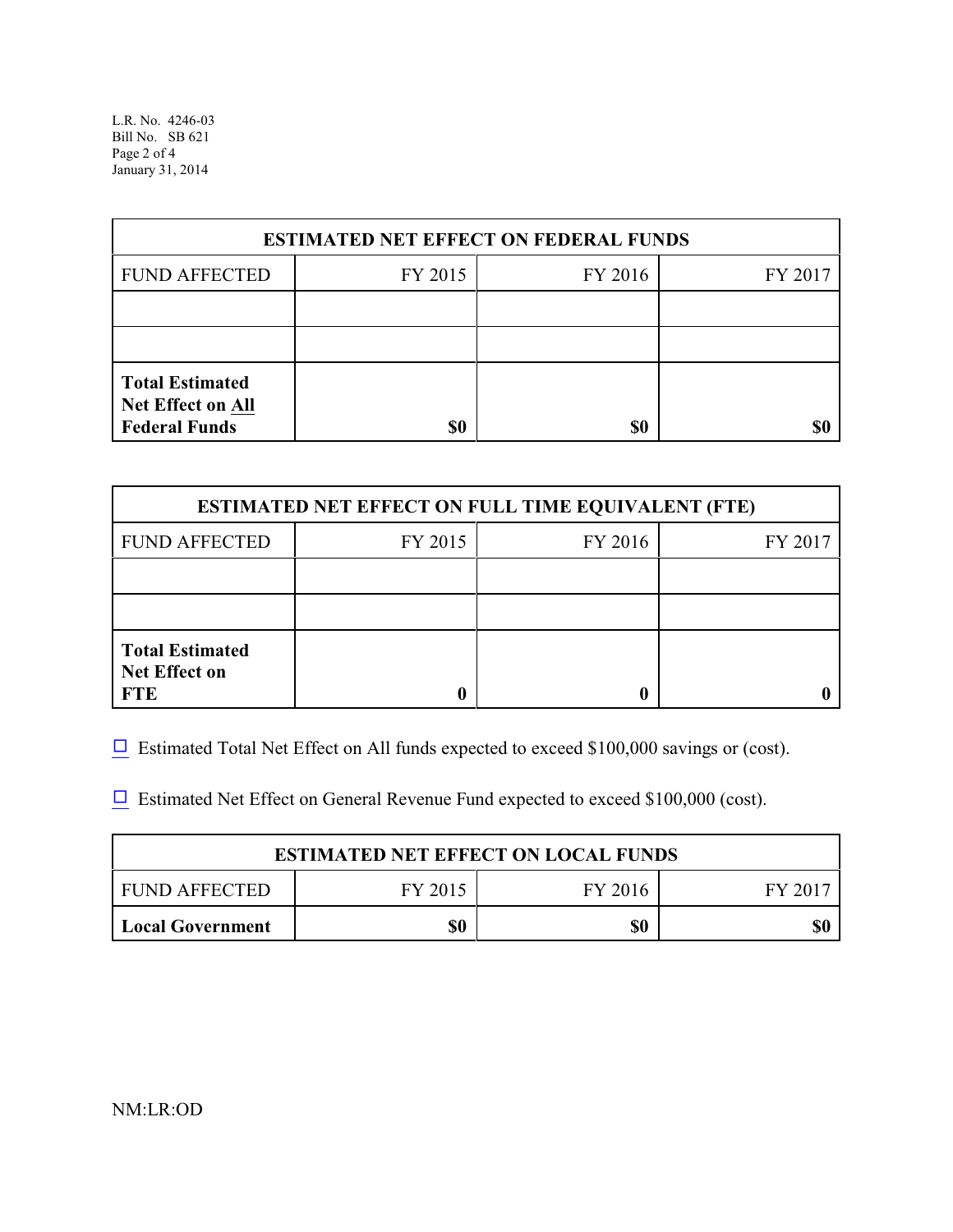L.R. No. 4246-03 Bill No. SB 621 Page 3 of 4 January 31, 2014

#### **FISCAL ANALYSIS**

### ASSUMPTION

Officials at the **Office of State Courts Administrator (CTS)** assume the proposed legislation modifies various provisions of law relating to the administration of the judicial system. There may be some unknown costs, however, they would not anticipate a fiscal impact in excess of \$100,000 on all statutes other than Section 476.330. Section 476.330 brings the judges together to develop and make recommendations which is required by this statute. This portion of the proposal will result in a cost of \$146,000. Currently, CTS does their meeting annually in the fall. This proposal does not say that the meeting will be held in "odd-numbered years" but that "it shall be called at least once every odd-numbered year". CTS assumes that the proposal does not mean it will only occur in odd-numbered years but that it can also occur every year. The chart below is additional information of the \$146,000 costs that are associated with the Judicial Conference:

| In State Travel                               | \$90,100  |
|-----------------------------------------------|-----------|
| Supplies                                      | 2,000     |
| Registration Fee for conference (\$250/judge) | 50,000    |
| Printing costs                                | 1,200     |
| <b>Booth Rentals</b>                          | 400       |
| <b>Equipment Rental</b>                       | 800       |
| Miscellaneous                                 | 1,500     |
| <b>Total Costs</b>                            | \$146,000 |

**Oversight** assumes this proposal requires the meeting to be held at least every odd-numbered year, which makes the next meeting in calendar year 2015 and would result in a savings in those years the meeting was not held. Oversight notes the CTS assumes they will continue to have yearly meetings so no savings will be realized. Oversight will show this proposal as having no fiscal impact.

|                                  | <u>\$0</u>                    | $\underline{\underline{\$0}}$ | $\underline{\underline{\$0}}$ |
|----------------------------------|-------------------------------|-------------------------------|-------------------------------|
| FISCAL IMPACT - State Government | FY 2015<br>$(10 \text{ Mo.})$ | FY 2016                       | FY 2017                       |